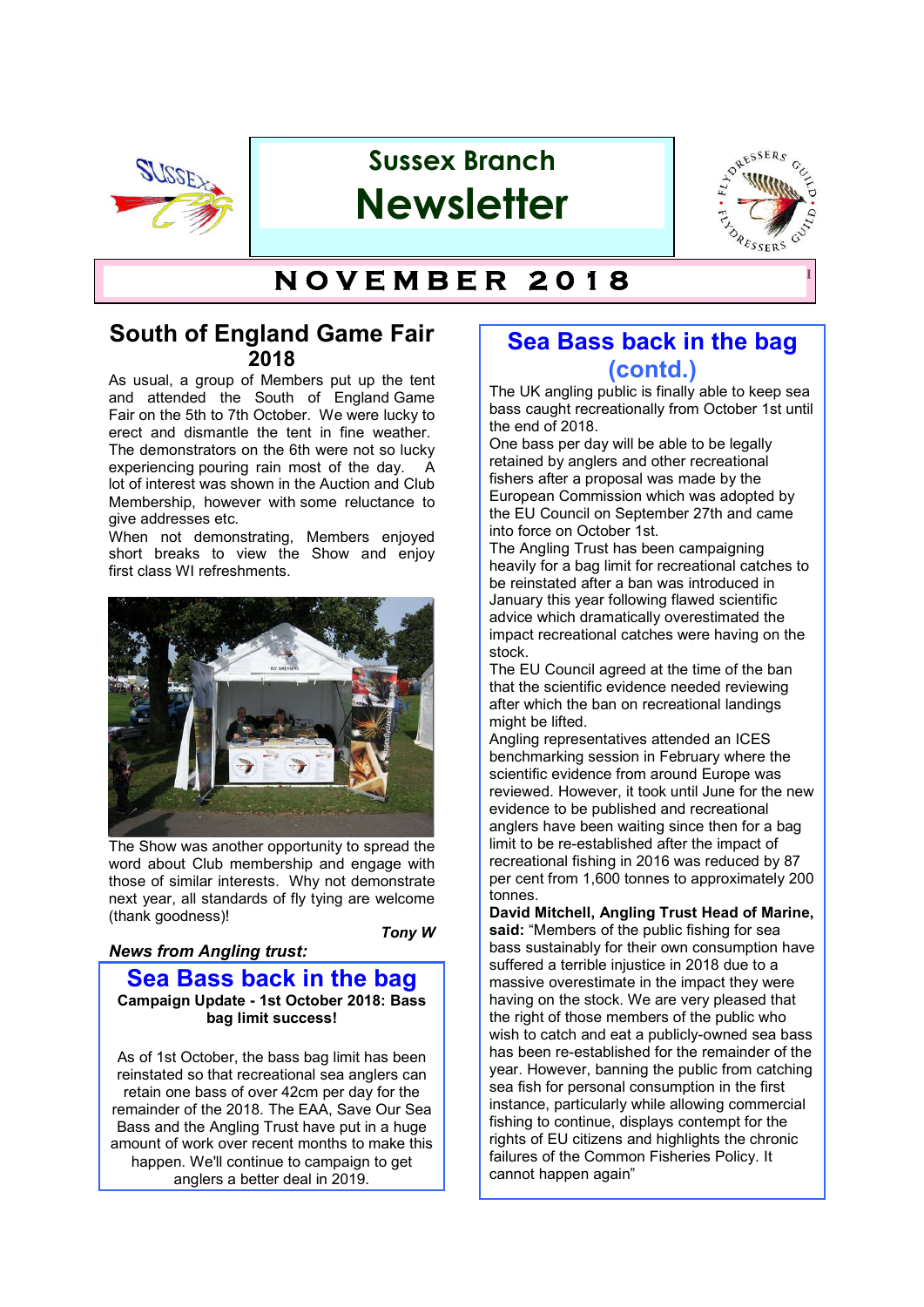# **Ray's Ramblings**

Roy said he would like articles and last month you saw what you got from me. He seemed keen on me writing more - he's obviously desperate - but as you lot haven't done anything you've got me again.

I first started fishing at the age of eleven in the local park ponds catching roach, gudgeon and a few perch. It was in 1972 that I started fly fishing and in my first season caught just three trout in seven visits. The next year I caught 38 in nineteen visits and over the years the results improved.

In 1988 I entered my first competition, an eliminator at Bewl Water for qualification to the National Final and a place in the England team. I won that and so went to Rutland Water where a hundred anglers from all over the country were competing for the top twenty places that would put you in the teams for the following year. To my surprise I caught five fish that day and qualified in sixteenth place. That started a period over the next twelve years or so of successes and failures that came my way.

This time I'll start with a success. It didn't take long in coming, for having qualified for the England team I was to fish my first International at Loch Leven in Scotland in August 1989. I'd practiced for two days and caught a few fish and on the day of the match I was drawn to fish with a Welshman who was fishing his twelfth international - a bit daunting. However he was in agreement as to which area to fish and we had an excellent boatman that was later to prove an advantage. The day started with a force 4 southerly wind and we fished the area I had practiced in. On the first drift I caught three brown trout and lost another three. When we went back for another drift the wind had increased to a force 6 and I started to fish just under the surface with a fast sinking line stripping the flies back, and had another two browns by 2.30 pm. During this time most of the other boats had left the area but our boatman was quite happy with the conditions. By 4 o'clock my arm was just about dropping off but I got one more fish before my partner suggested we move to an area where some of his team had caught in practice. Here we caught two more fish each before the 6 o'clock finish. At the weigh in my eight fish went exactly 10lbs and nobody else had caught eight, but It was not until the dinner and presentation in the evening that I found that I had won the Grafham Trophy for the top English rod and the Brown Bowl for the top rod overall. It also qualified me to fish the Spring International in Ireland the following year. I couldn't have asked for a better result but in the next newsletter you'll see that as in life there's ups and downs.

*Ray Burt*

### *Chairman's Chat*

As you know, there are a number of fish which migrate to the sea as juveniles to obtain food for their major growth phase. In this country this includes salmon, sea trout (brown trout) and a very few rainbow trout; there are other nonsalmonid species such as shad and smelts etc. To obtain specimens of juveniles migrating downstream for study and research purposes, we manufacture so called smolt traps.

The trap is anchored in the river facing (the cone) upstream, using the floats as shown. When smolts are required, the cone is lowered into the water and the vanes welded into the sides of the cone deflect the flowing water which causes the cone to revolve. The revolving cone channels water (and smolts) into a live box where the smolts are kept healthy by the flowing water until required for marking and/or other river management purposes.



**FLOATING SMOLT TRAP**

So what you say ? Well these traps are large and unwieldy; one 8 ft diameter model required a low loader to transport. We have orders for three, two for Sweden and one for Germany, which is OK, but the UK is in the midst of the Brexit negotiations, which may well involve the imposition of some sort of border / customs checks (and the associated delays) and maybe import duty in European companies. This could be both costly, time consuming and very hard to budget (quote) for.

It follows that we have had to add to our conditions of sale which has already upset a number of potential clients, especially when we ask for one third payment with the order.

I can see that it will be some time before we can "bed down" our revised policy regarding foreign sales. Or it may just be no problem, with a satisfactory deal with the EU – who knows.

*Tony W*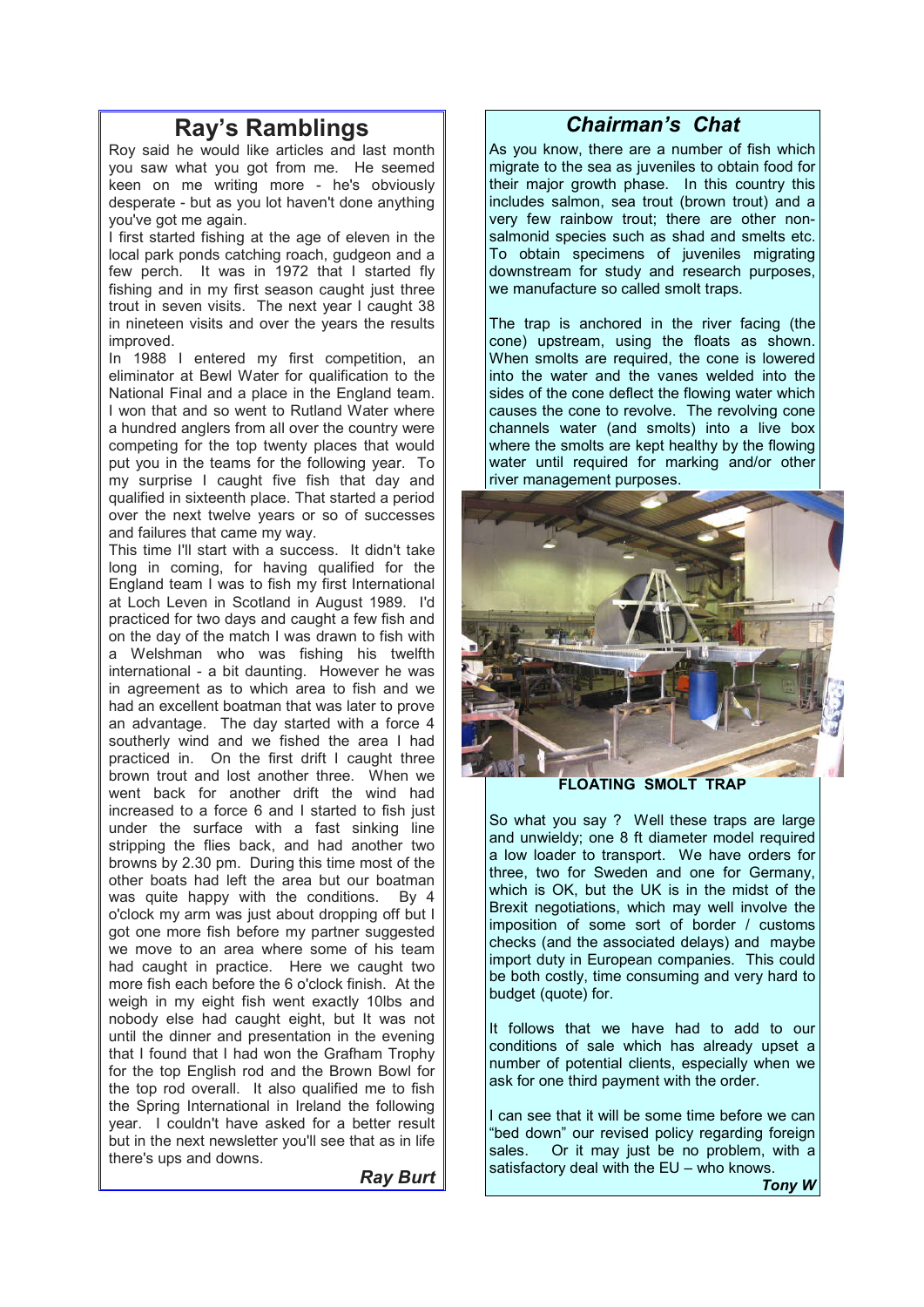### **AUTUMN 2018 AUCTION (or "lightning DOES strike in the same place twice"!**

Back in April, for our Spring auction, both the A27 and A259 were blocked, leading to chaotic tailbacks, and resulting in nightmare journeys for the 39 people who managed to get in.

Guess what happened this time? There was a two car fire on the A27 westbound leading to a 10 mile tailback and gridlock on the other roads!. For those coming by rail there was also an incident/fatality at Hassocks on the main line from London! And then, a parents' night at the school caused nightmare parking problems. When, at 6.30 there were only 10-12 auction helpers in the room and phones sere buzzing from others struggling to make it in, my stress levels were soaring!

In the event some 54 souls made it, some after hour and a half journeys, just in time for a soothing cup of coffee and a chance for a good view of the 300 lots on display. We were lucky that our venerable auctioneer Mike Humphreys, who does a round trip of 240 miles, came down at 5 pm and missed the chaos – you can't have an auction without an auctioneer!

The auction started promptly on time at 7.45 and there was brisk bidding from the start. I never cease to be amazed at the skill Mike shows in selling 300 lots in 150 minutes. The mathematicians among you will have already calculated that he has to sell a lot every 30 seconds and also log both sale price and bidder's number within that time. In fact the last lot was hammered at 9.55, and by 10.35 the last of the 49 bidders had paid up, collected their goods and departed for home.

As our newsletter has a wide circulation beyond our members, I won't go into detail beyond saying that the auction was a financial success. Full details will be given on out Thursday tying nights and at the AGM.

Quite a number of our members specifically bid on the 120 lots from our recently departed and much missed Brian Raw. Despite having a lot of fly-fishing and fly-tying equipment, without fail Brian would still always come along and support our auctions with several bids, and I would like to think he would have been pleased to see so many members and friends bidding on his lots, sometimes way over the odds, for items to remember him by.

I have written in the past about how blessed we are to have so many generous members and former members. The main reason the auction was so successful was that around 100 of the lots had been either donated to the club or were being sold on a 50/50 basis.

So at the top of my list for a huge thank you are the following who have made most generous donations: Keith Bowden, Bernard Standen, Roger Dinost, Graham Gunter, Bob Thomas and

Bill Smith. Thank you all for your extraordinary generosity.

Generosity can be in several ways – by giving or making donations or equally important, by giving their time to ensure the auction is a success. So a huge thank you to the helpers on the night (in alphabetical order): Bill Black, Paul and Ray Bond, Ray Burt, John Cooper, Paul Davis, Roy Gurney, Jim Harris, Brian Hendry, Ray Love, David painter, John Plowman, Simon Rickard, David Walker, Alan Wells, Nathan Winter and Tony Woolnough. I make it 17(or 18 including myself) who did everything in their power to ensure the auction went smoothly and was a success.

The next group are those of you who helped by getting the word out and encouraging members and non-members alike to come along. Your hard work resulted in 52+ making it and if it had not been the traffic and parking disruption that number would have been closer to the 60+ once again, so a huge thank you, and also to all members and friends who had a bid or two (in some cases lots of bids!) – I say again, "thanks a million".

To end, on behalf of Roy and me personally thank you for support and generosity – it is really appreciated.



insurance cover provided by the Guild, If you can't get down on Thursdays, Roy's address is: **29 Capel Avenue, Peacehaven, BN10 8NB**